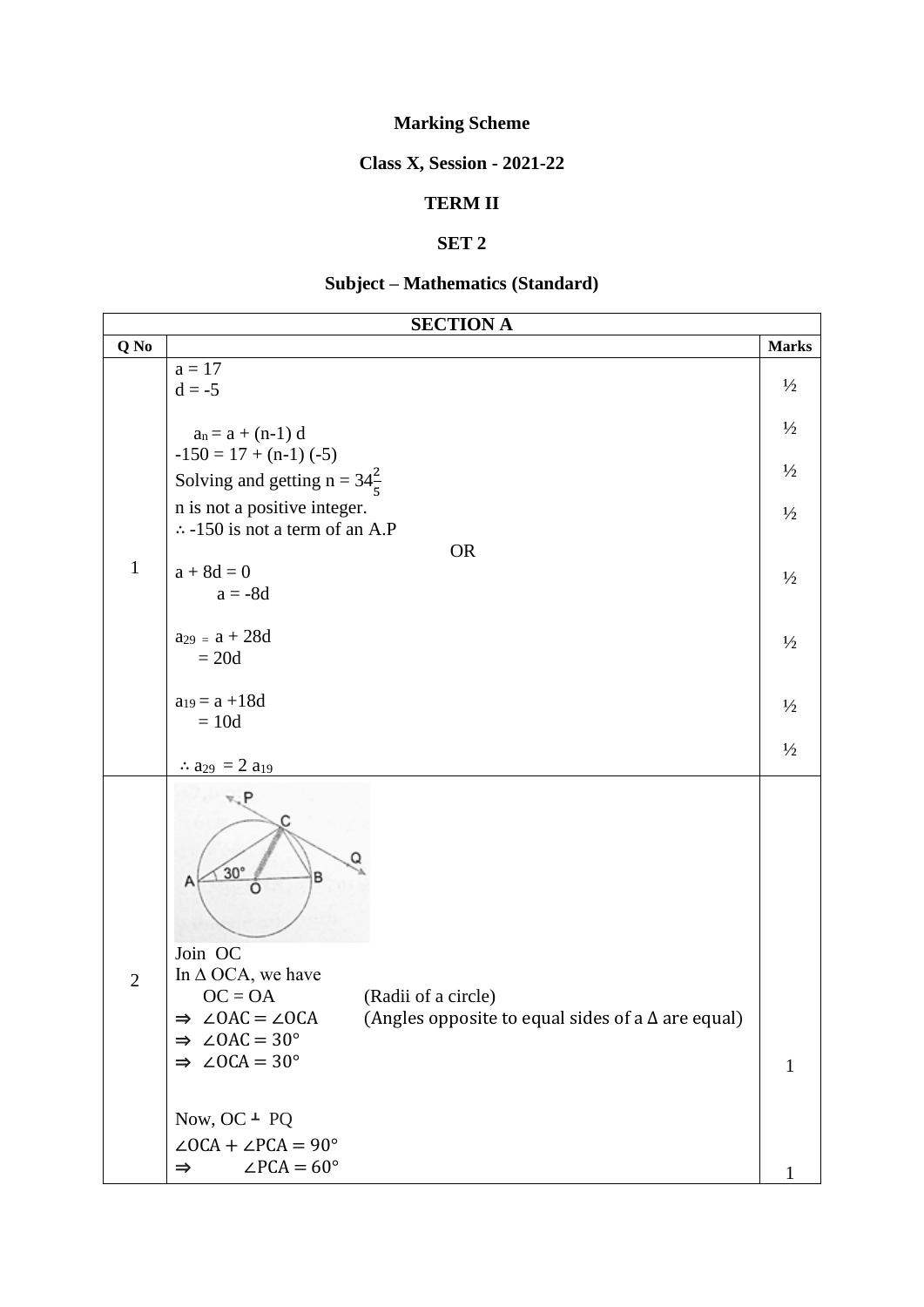|                | Modal Class is $20 - 25$ , $1 = 20$ , $h = 5$ , $f_1 = 20$ , $f_0 = 7$ , $f_2 = 8$ |                                                  |                 |                  | $\frac{1}{2}$  |  |
|----------------|------------------------------------------------------------------------------------|--------------------------------------------------|-----------------|------------------|----------------|--|
| 3              | Mode = 20 + $\left[\frac{20-7}{40-7-8}\right]$ × 5                                 |                                                  |                 |                  | $\frac{1}{2}$  |  |
|                |                                                                                    |                                                  |                 |                  |                |  |
|                | $= 20 + \frac{13}{25} \times 5$                                                    |                                                  |                 |                  | 1              |  |
|                | $\frac{22.6}{x^2 + k(2x + k - 1)} = 0$                                             |                                                  |                 |                  |                |  |
|                |                                                                                    |                                                  |                 |                  |                |  |
|                | $x^2 + 2kx + k^2 - k = 0$                                                          |                                                  |                 |                  |                |  |
| $\overline{4}$ | Since the roots are real and equal,                                                |                                                  |                 |                  | 1              |  |
|                | $\therefore$ D = b <sup>2</sup> – 4ac = 0                                          |                                                  |                 |                  |                |  |
|                | $(2k)^2 - 4(k^2 - k) = 0$                                                          |                                                  |                 |                  | 1              |  |
|                | $\Rightarrow k = 0$                                                                |                                                  |                 |                  |                |  |
|                | Let a cm be the side of the cube.                                                  |                                                  |                 |                  |                |  |
|                | Volume of cuboid                                                                   | $=$ Volume of new cube                           |                 |                  |                |  |
|                | $100 \times 80 \times 64 = a^3$                                                    |                                                  |                 |                  | 1              |  |
| 5              | $a = 80$ cm                                                                        |                                                  |                 |                  | $\frac{1}{2}$  |  |
|                | Hence,                                                                             |                                                  |                 |                  |                |  |
|                | Surface area of the cube                                                           | $= 6a^2$                                         |                 |                  |                |  |
|                |                                                                                    | $= 6 \times (80)^2$<br>$= 38400$ cm <sup>2</sup> |                 |                  | $\frac{1}{2}$  |  |
|                | $x^2-2ax-(4b^2-a^2)=0$                                                             |                                                  |                 |                  |                |  |
|                | $a = 1$ , $b = -2a$ , $c = -(4b2 – a2)$                                            |                                                  |                 |                  |                |  |
|                | $D = b^2 - 4ac$                                                                    |                                                  |                 |                  | $\frac{1}{2}$  |  |
|                | $= 4a^2 + 4(4b^2 - a^2)$                                                           |                                                  |                 |                  |                |  |
|                | $=16b^2 > 0$                                                                       |                                                  |                 |                  |                |  |
|                |                                                                                    |                                                  |                 |                  |                |  |
|                | $x=\frac{2a\pm\sqrt{16b^2}}{2}$                                                    |                                                  |                 |                  |                |  |
|                | $= a \pm 2b$                                                                       |                                                  |                 |                  | $\mathbf{1}$   |  |
| 6              | <b>OR</b>                                                                          |                                                  |                 |                  |                |  |
|                | Let Meena's actual marks be x.                                                     |                                                  |                 |                  |                |  |
|                |                                                                                    | $9(x+10) = x^2$                                  |                 |                  | 1              |  |
|                | $x^2 - 9x - 90 = 0$                                                                |                                                  |                 |                  |                |  |
|                | $x^2 - 15x + 6x - 90 = 0$                                                          |                                                  |                 |                  |                |  |
|                | $\Rightarrow$ x (x-15) + 6 (x-15) = 0                                              |                                                  |                 |                  |                |  |
|                | $x = 15$ or $x = -6$<br>$\Rightarrow$                                              |                                                  |                 |                  | $\frac{1}{2}$  |  |
|                | Hence, her actual marks in Maths = $15$ (rejecting x = -6)                         |                                                  |                 |                  | $\frac{1}{2}$  |  |
|                |                                                                                    | <b>SECTION B</b>                                 |                 |                  |                |  |
| Q No           |                                                                                    |                                                  |                 |                  | <b>Marks</b>   |  |
|                | Class<br>$0 - 20$                                                                  | $X_i$<br>10                                      | Frequency<br>17 | $f_i x_i$<br>170 |                |  |
|                |                                                                                    |                                                  |                 |                  |                |  |
|                | $20 - 40$<br>$40 - 60$                                                             | 30<br>50                                         | p<br>32         | 30p<br>1600      |                |  |
|                | $60 - 80$                                                                          | 70                                               | 24              | 1680             |                |  |
|                | $80 - 100$                                                                         | 90                                               | 19              | 1710             |                |  |
| $\overline{7}$ |                                                                                    |                                                  | $92 + p$        | $5160 + 30p$     | $1\frac{1}{2}$ |  |
|                |                                                                                    |                                                  |                 |                  |                |  |
|                | Mean                                                                               |                                                  |                 |                  | $1/2$          |  |
|                |                                                                                    |                                                  |                 |                  |                |  |
|                | $tan \frac{2 f i x i}{\sum f i}$<br>50 $=\frac{5160+30p}{92+p}$                    |                                                  |                 |                  |                |  |
|                | $4600 + 50p = 5160 + 30p$                                                          |                                                  |                 |                  |                |  |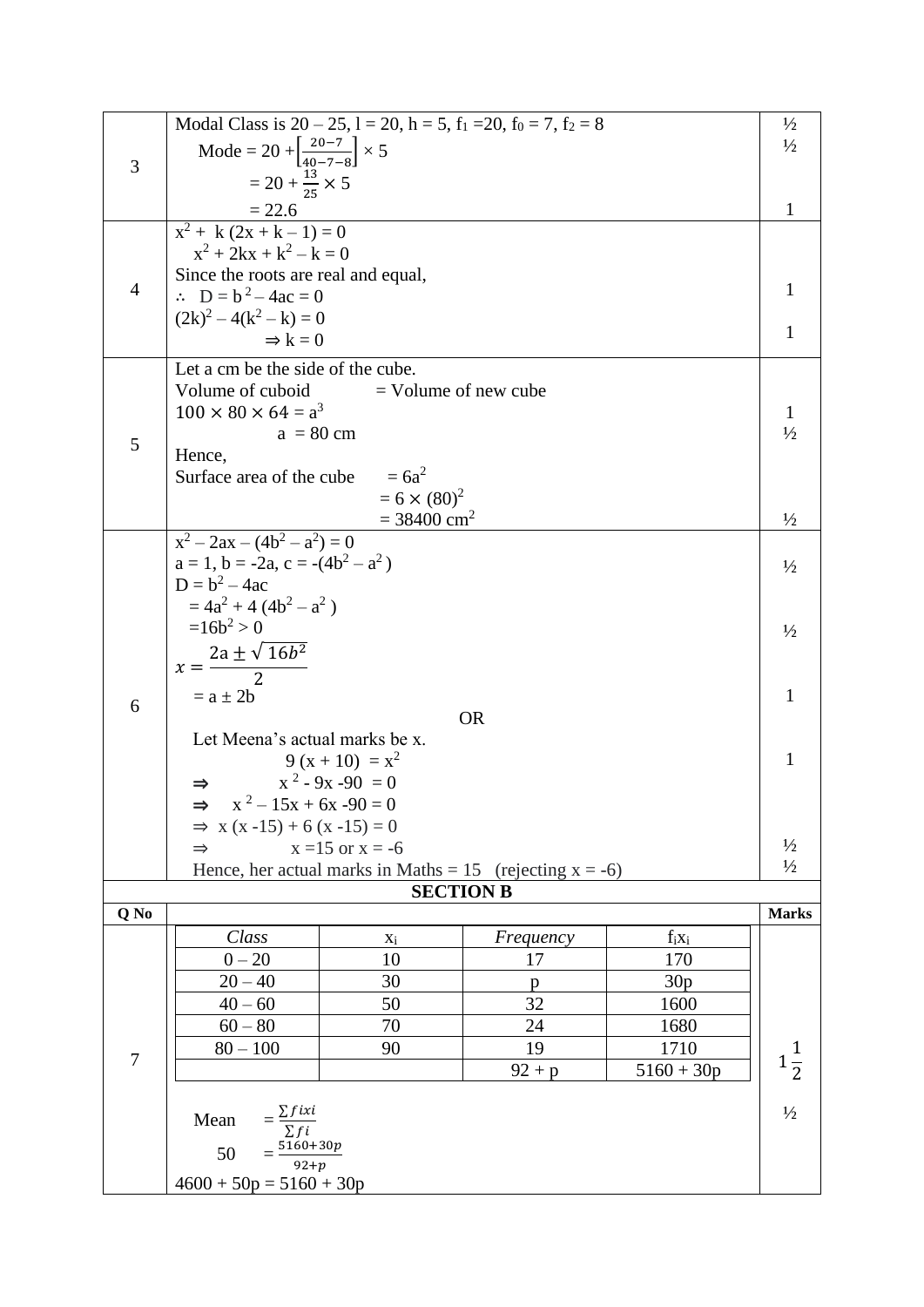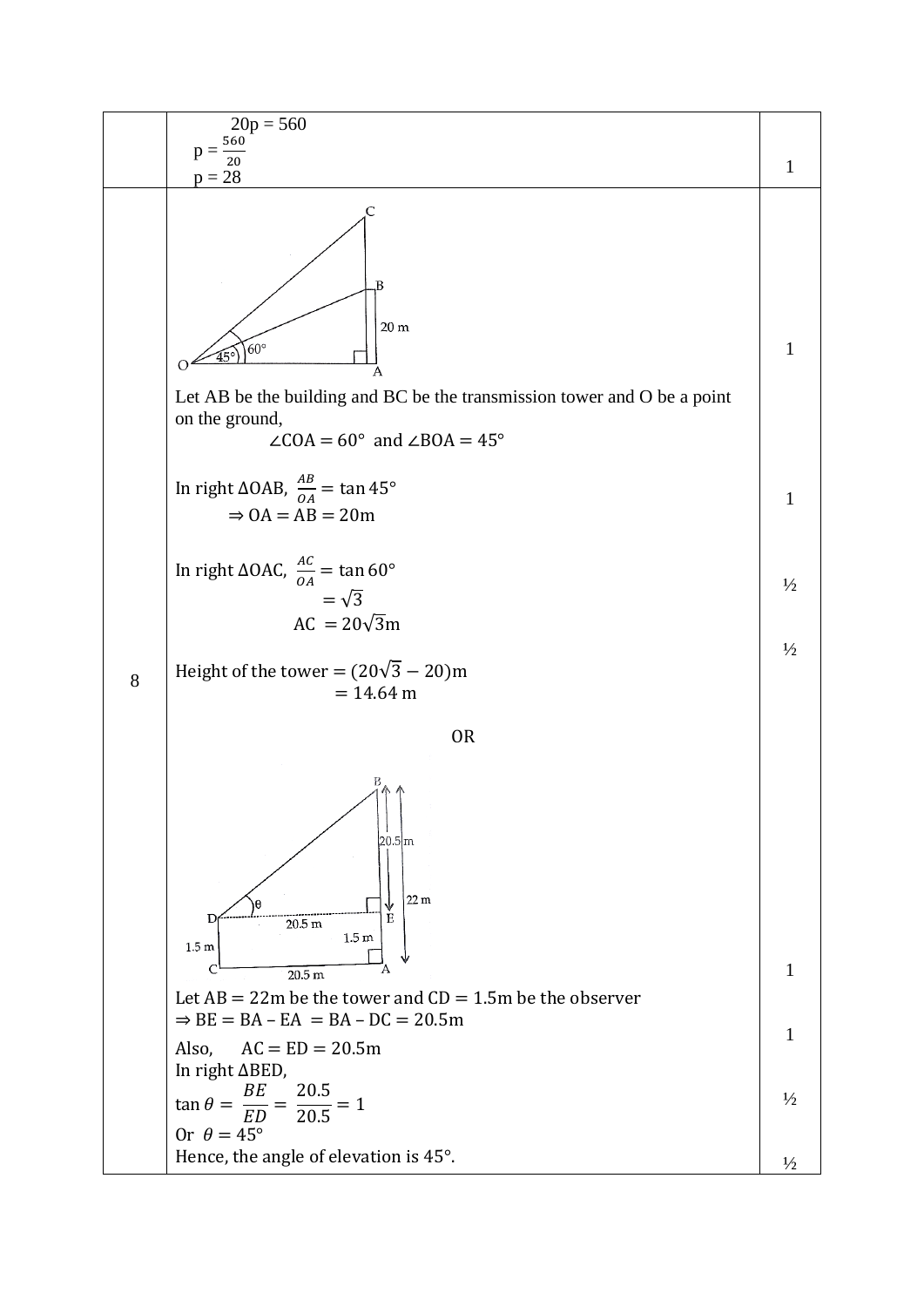|      | 1. Draw a circle of radius 4 cm                            |                                                            |                                                                             | $\frac{1}{2}$      |  |
|------|------------------------------------------------------------|------------------------------------------------------------|-----------------------------------------------------------------------------|--------------------|--|
|      | 2. Draw OA and construct                                   |                                                            |                                                                             |                    |  |
|      | $\angle AOB = 120^\circ$                                   |                                                            |                                                                             |                    |  |
| 9    | 1<br>3. Draw $\angle$ OAP = $\angle$ OBP = 90°             |                                                            |                                                                             |                    |  |
|      | PA and PB are required tangents<br>1                       |                                                            |                                                                             |                    |  |
|      | $\frac{1}{2}$<br>4. Measure of $OP = 8$ cm                 |                                                            |                                                                             |                    |  |
|      | % Marks obtained                                           | Number of students                                         | Cumulative frequency (c.f.)                                                 |                    |  |
|      | $30 - 35$                                                  | 14                                                         | 14                                                                          |                    |  |
|      | $35 - 40$                                                  | 16                                                         | 30                                                                          |                    |  |
|      | $40 - 45$                                                  | 18                                                         | 48                                                                          |                    |  |
|      | $45 - 50$                                                  | 23                                                         | 71                                                                          |                    |  |
|      | $50 - 55$                                                  | 18                                                         | 89                                                                          |                    |  |
|      | $55 - 60$                                                  | 8                                                          | 97                                                                          |                    |  |
|      | $60 - 65$                                                  | 3                                                          | 100                                                                         |                    |  |
| 10   |                                                            |                                                            |                                                                             | 1                  |  |
|      | Median class is $45 - 50$ .                                |                                                            |                                                                             |                    |  |
|      |                                                            |                                                            |                                                                             |                    |  |
|      | Here, $\frac{n}{2}$ = 50, 1 = 45, f = 23, c.f. = 48, h = 5 |                                                            |                                                                             |                    |  |
|      | Median = $l + \frac{\frac{n}{2} - c.f.}{f} \times h$       |                                                            |                                                                             | $\frac{1}{2}$<br>1 |  |
|      | $=45+\frac{50-48}{23}\times 5$                             |                                                            |                                                                             |                    |  |
|      |                                                            |                                                            |                                                                             |                    |  |
|      | $= 45.43$                                                  |                                                            |                                                                             |                    |  |
|      | Median = $45.43%$ Marks                                    |                                                            |                                                                             | $\frac{1}{2}$      |  |
|      |                                                            | <b>SECTION C</b>                                           |                                                                             |                    |  |
| Q No |                                                            |                                                            |                                                                             | <b>Marks</b>       |  |
|      |                                                            |                                                            |                                                                             |                    |  |
| 11   |                                                            |                                                            | Let a and d be the first term and common difference of the AP $a$ , $a+d$ , |                    |  |
|      | $a + 2d, \ldots$                                           |                                                            |                                                                             |                    |  |
|      | $S_4 = 40 = 2(2a + 3d)$                                    |                                                            |                                                                             | 1                  |  |
|      | $\Rightarrow$ 20 = 2a +3d                                  |                                                            |                                                                             |                    |  |
|      | $S_{14} = 280 = 7(2a + 13d)$                               |                                                            |                                                                             | 1                  |  |
|      | $\Rightarrow$ 40 = 2a +13d                                 |                                                            |                                                                             |                    |  |
|      | Solving we get                                             |                                                            |                                                                             | $\frac{1}{2}$      |  |
|      | $d = 2$                                                    |                                                            |                                                                             | $\frac{1}{2}$      |  |
|      | $a = 7$                                                    |                                                            |                                                                             |                    |  |
|      | $S_n = \frac{n}{2} (14 + (n-1)2)$                          |                                                            |                                                                             |                    |  |
|      | $= n (n + 6)$                                              |                                                            |                                                                             | $\mathbf{1}$       |  |
| 12   | Construction : Join OC                                     |                                                            |                                                                             | $\frac{1}{2}$      |  |
|      | ≚∡                                                         |                                                            |                                                                             |                    |  |
|      |                                                            |                                                            |                                                                             |                    |  |
|      |                                                            |                                                            |                                                                             |                    |  |
|      |                                                            |                                                            |                                                                             |                    |  |
|      | x'                                                         |                                                            |                                                                             |                    |  |
|      | в<br>Q                                                     |                                                            |                                                                             |                    |  |
|      |                                                            |                                                            |                                                                             |                    |  |
|      | $\therefore AP = AC$                                       | Proof: In fig, AP and AC are tangents to the circle from A |                                                                             |                    |  |
|      |                                                            |                                                            |                                                                             |                    |  |
|      | $OP = OC$                                                  | (Radii of the same circle)                                 |                                                                             |                    |  |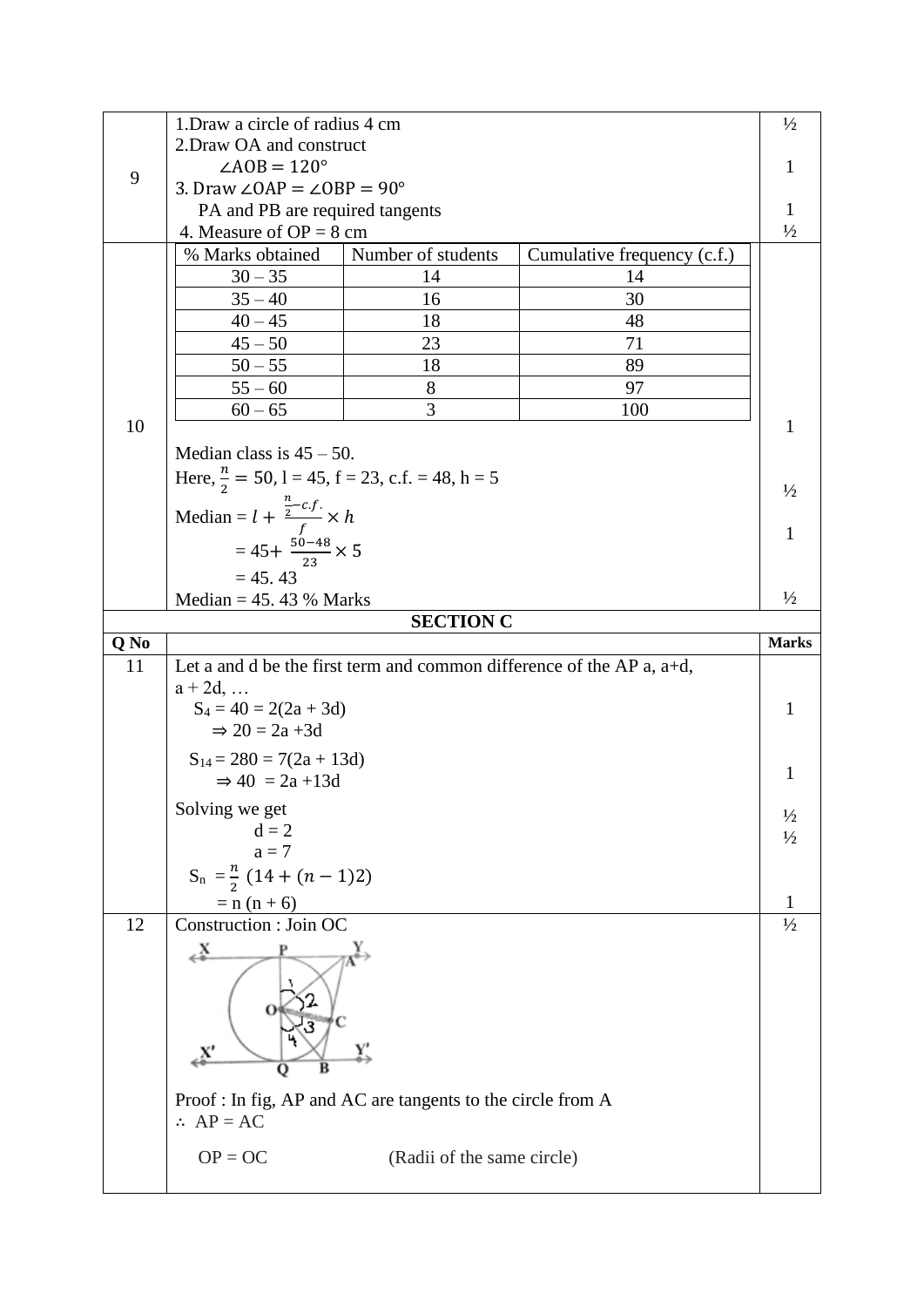OA = OA (Common) ⇒ ∆ ≅ ∆ (SSS cong. rule) 1 ∴ ∠1 = ∠2 1 Similarly, ∠4 = ∠3 But, ∠1 + ∠2 + ∠3 + ∠4 = 180° ½ ⇒ 2∠2 + 2∠3 = 180° ⇒ ∠2 + ∠3 = 90° 1 Hence, ∠AOB = 90° OR 1 Since tangent TP = TQ ∴ ∆ is isosceles and TO is the angle bisector of ∠PTQ <sup>∴</sup> OT ˔ PQ ∴ OT bisects PQ i.e. PR = QR = 4cm. Let PT = QT = y and OT = z OR = √25 – 16 = 3cm ½ ∆ PRT ≅ ∆ QRT ∠PRT = ∠QRT = 90° Hence, y<sup>2</sup> = (3 + z)<sup>2</sup> – 25………(1) 1 And y<sup>2</sup>= 16 + z<sup>2</sup> ……………(2) ½ Using equations (1) and (2) (3 + z)<sup>2</sup> – 25 = 16 + z<sup>2</sup> 16 ⇒ z = 3 And y = <sup>20</sup> 3 Or length of tangent = <sup>20</sup> 13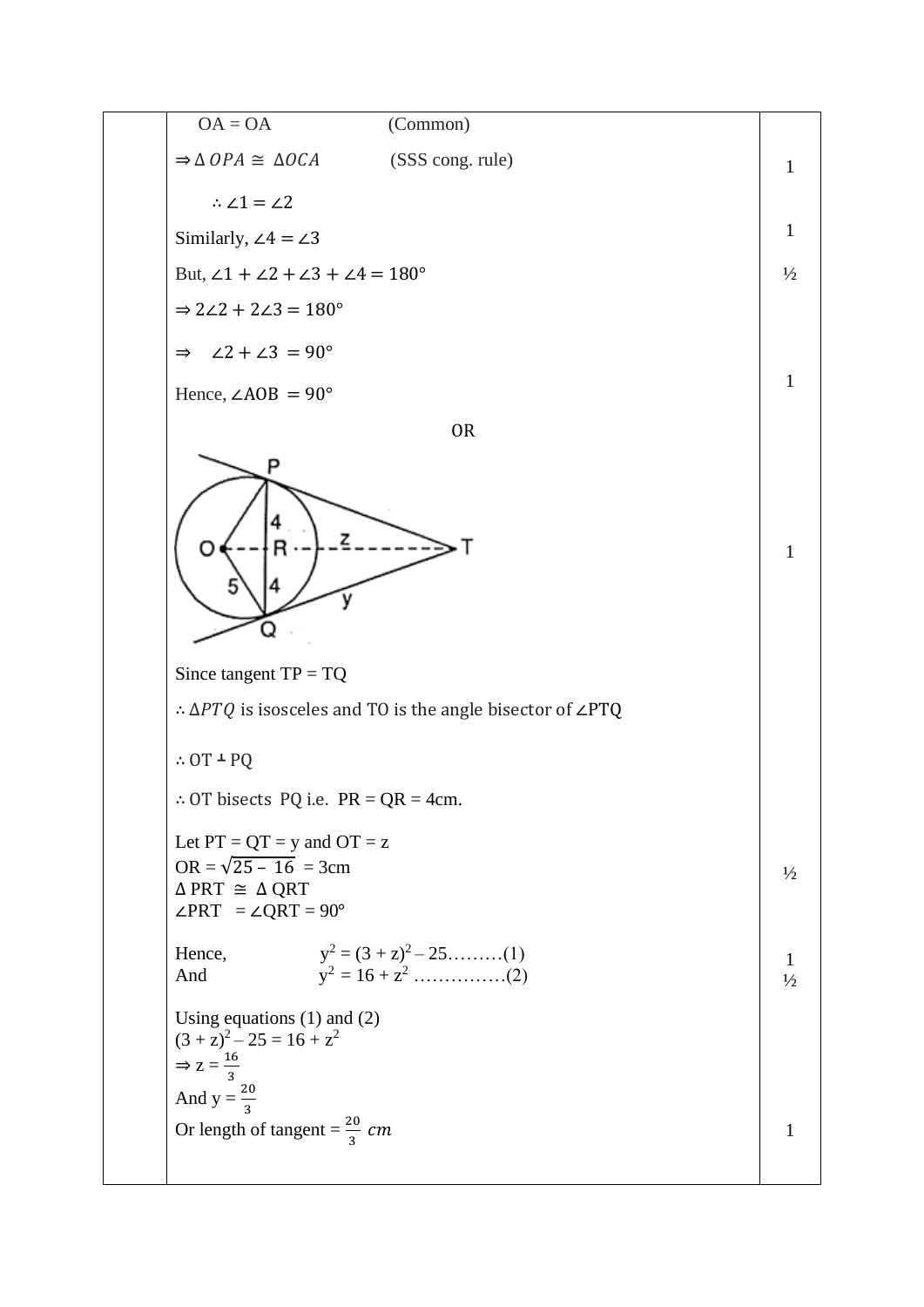13 (i)  
\n
$$
\frac{E}{AD} = \frac{C}{100}
$$
\n
$$
\frac{1}{2000\sqrt{3}m}
$$
\n
$$
\frac{DE}{AD} = \tan 60^\circ
$$
\n
$$
\frac{3000\sqrt{3}}{\sqrt{2}} = \sqrt{3}
$$
\n
$$
\Rightarrow \frac{3000\sqrt{3}}{\sqrt{4B}} = \frac{1}{\sqrt{3}}
$$
\n
$$
\Rightarrow \frac{3000\sqrt{3}}{\sqrt{4B}} = \frac{1}{\sqrt{3}}
$$
\n
$$
\Rightarrow \frac{3000\sqrt{3}}{\sqrt{4B}} = \frac{1}{\sqrt{3}}
$$
\n
$$
\Rightarrow \frac{3000\sqrt{3}}{\sqrt{4B}} = \frac{1}{\sqrt{3}}
$$
\n
$$
\Rightarrow \frac{2000\pi}{15} = \frac{1}{\sqrt{3}}
$$
\n
$$
\Rightarrow \frac{200\pi}{15} = \frac{1}{\sqrt{3}}
$$
\n
$$
\Rightarrow \frac{200\pi}{15} = \frac{1}{\sqrt{3}}
$$
\n
$$
\Rightarrow \frac{200\pi}{15} = \frac{1}{\sqrt{3}}
$$
\n
$$
\Rightarrow \frac{200\pi}{15} = \frac{1}{\sqrt{3}}
$$
\n
$$
\Rightarrow \frac{200\pi}{15} = \frac{1}{\sqrt{3}}
$$
\n
$$
\Rightarrow \frac{200\pi}{15} = \frac{1}{\sqrt{3}}
$$
\n
$$
\Rightarrow \frac{200\pi}{15} = \frac{1}{\sqrt{3}}
$$
\n
$$
\Rightarrow \frac{200\pi}{15} = \frac{1}{\sqrt{3}}
$$
\n
$$
\Rightarrow \frac{200\pi}{15} = \frac{1}{\sqrt{3}}
$$
\n
$$
\Rightarrow \frac{2}{\sqrt{3}} = \frac{1}{\sqrt{3}} = \frac{1}{\sqrt{3}}
$$
\n
$$
\Rightarrow \frac{2}{\sqrt{3}} = \frac{1}{\sqrt{3}} = \frac{1}{\sqrt{3}}
$$
\n
$$
\Rightarrow \frac{2}{\sqrt{3}} = \frac{1}{\sqrt{3}} = \frac{1}{\sqrt{3}}
$$
\n
$$
\Rightarrow \frac{2}{\sqrt{3}} = \frac{1}{\sqrt{3}}
$$
\n
$$
\Rightarrow \frac
$$